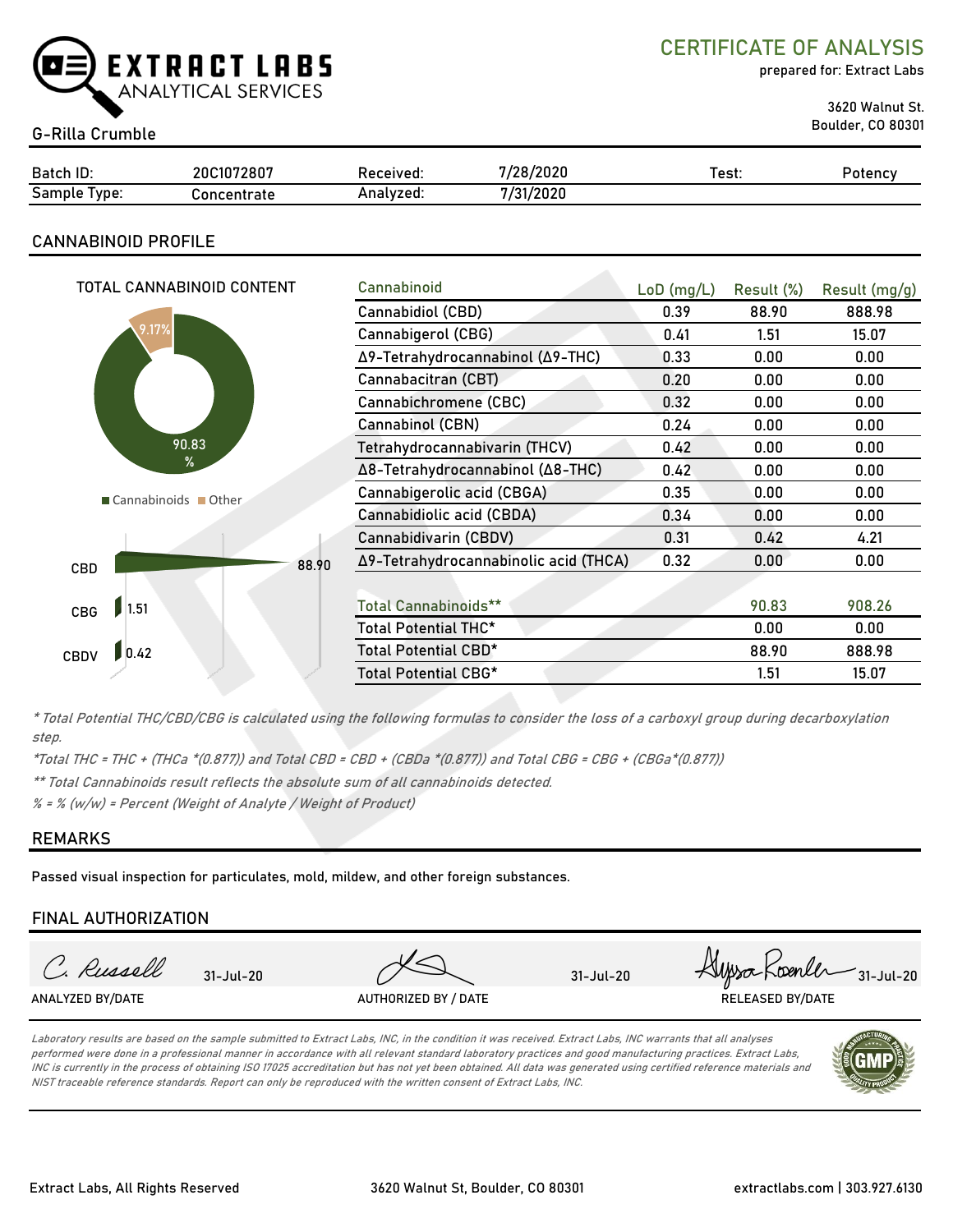

CERTIFICATE OF ANALYSIS

prepared for: Extract Labs

 3620 Walnut St. Boulder, CO 80301

### G-Rilla Crumble

| Batch ID:           | 20C1072807  | Received: | 7/28/2020 | Test: | <b>Residual Solvents</b> |
|---------------------|-------------|-----------|-----------|-------|--------------------------|
| <b>Sample Type:</b> | Concentrate | Analvzed: | 8/3/2020  |       |                          |
|                     |             |           |           |       |                          |

RESIDUAL SOLVENTS

| <b>SOLVENT</b>           | <b>REPORTABLE RANGE</b> | <b>RESULT</b> (ppm) |
|--------------------------|-------------------------|---------------------|
| Acetone                  | 100-1000                | 0.00                |
| Acetonitrile             | 100-1000                | 0.00                |
| Benzene                  | $0.2 - 4$               | 0.00                |
| <b>Butanes</b>           | 100-1000                | 0.00                |
| Ethanol                  | 100-1000                | 0.00                |
| <b>Ethyl Acetate</b>     | 100-1000                | 0.00                |
| Heptane                  | 100-1000                | 0.00                |
| <b>Hexanes</b>           | $6 - 120$               | 0.00                |
| <b>Isopropyl Alcohol</b> | 100-1000                | 0.00                |
| Methanol                 | 100-1000                | 0.00                |
| Pentane                  | 100-1000                | 0.00                |
| Propane                  | 100-1000                | 0.00                |
| Toluene                  | $18 - 360$              | 0.00                |
| Xylenes                  | 43-860                  | 0.00                |
|                          |                         |                     |

### REMARKS

Passed visual inspection for particulates, mold, mildew, and other foreign substances.

### FINAL AUTHORIZATION

M.Zapata

ANALYZED BY/DATE AUTHORIZED BY / DATE AUTHORIZED BY / DATE RELEASED BY/DATE

3-Aug-20 3-Aug-20 Hyso-Koonler 3-Aug-20

Laboratory results are based on the sample submitted to Extract Labs, INC, in the condition it was received. Extract Labs, INC warrants that all analyses performed were done in a professional manner in accordance with all relevant standard laboratory practices and good manufacturing practices. Extract Labs, INC is currently in the process of obtaining ISO 17025 accreditation but has not yet been obtained. All data was generated using certified reference materials and NIST traceable reference standards. Report can only be reproduced with the written consent of Extract Labs, INC.